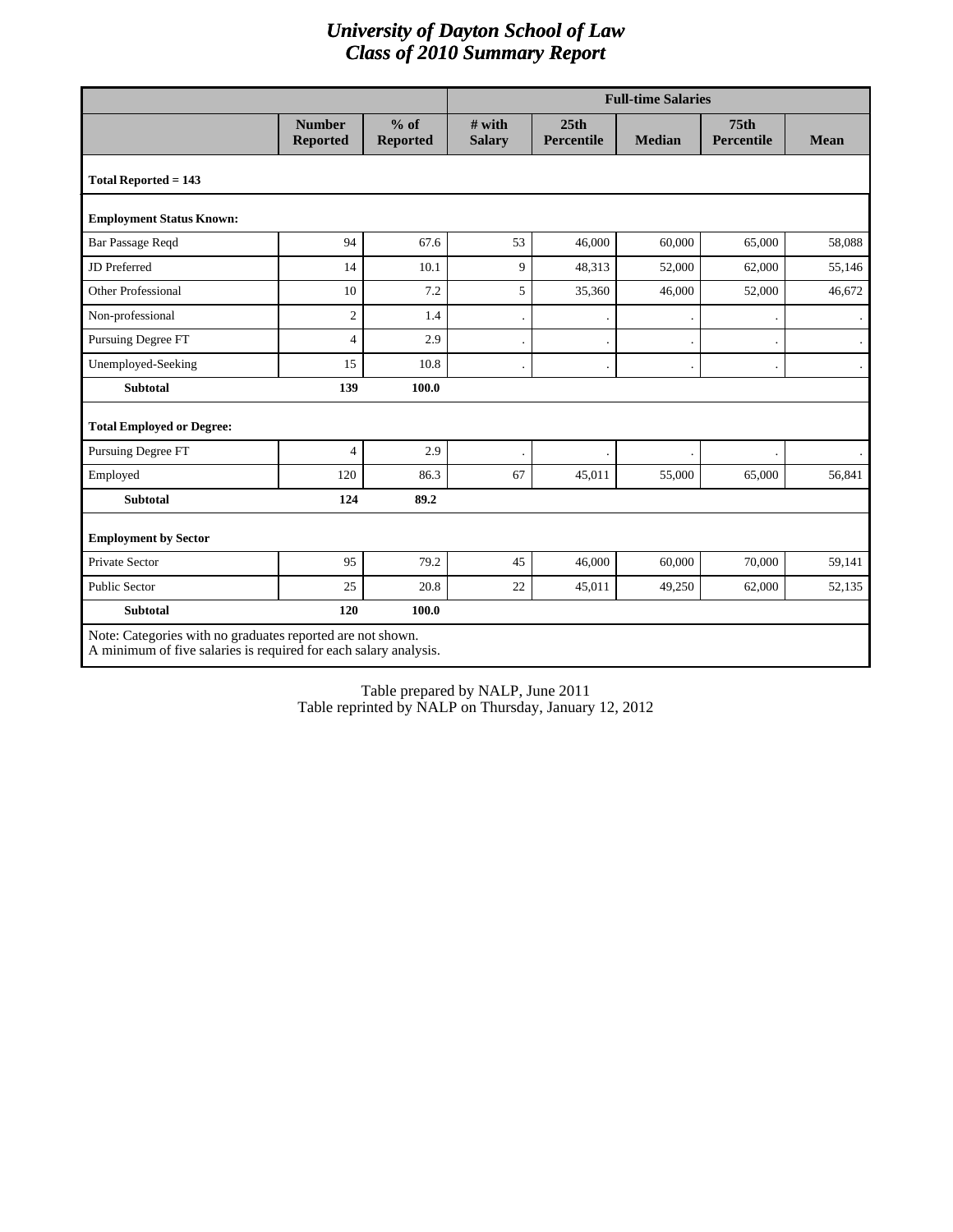## *University of Dayton School of Law Class of 2010 Summary Report--Page 2*

|                                                                                                                                                                                             |                                  |                           | <b>Full-time Salaries</b> |                    |        |                                |                      |
|---------------------------------------------------------------------------------------------------------------------------------------------------------------------------------------------|----------------------------------|---------------------------|---------------------------|--------------------|--------|--------------------------------|----------------------|
|                                                                                                                                                                                             | <b>Number</b><br><b>Reported</b> | $%$ of<br><b>Reported</b> | $#$ with<br><b>Salary</b> | 25th<br>Percentile | Median | 75 <sub>th</sub><br>Percentile | <b>Mean</b>          |
| FT/PT Jobs:                                                                                                                                                                                 |                                  |                           |                           |                    |        |                                |                      |
| Bar Passage Reqd-FT                                                                                                                                                                         | 88                               | 73.3                      |                           |                    |        |                                | $\bullet$            |
| Bar Passage Reqd-PT                                                                                                                                                                         | 6                                | 5.0                       |                           |                    |        |                                |                      |
| JD Preferred-FT                                                                                                                                                                             | 12                               | 10.0                      |                           |                    |        |                                | $\cdot$              |
| JD Preferred-PT                                                                                                                                                                             | $\sqrt{2}$                       | 1.7                       |                           |                    |        |                                |                      |
| Other Professional-FT                                                                                                                                                                       | $\boldsymbol{7}$                 | 5.8                       |                           |                    |        |                                | $\blacksquare$       |
| Other Professional-PT                                                                                                                                                                       | 3                                | 2.5                       |                           |                    |        |                                | $\blacksquare$       |
| Non-professional-FT                                                                                                                                                                         | $\mathbf{1}$                     | 0.8                       |                           |                    |        |                                |                      |
| Non-professional-PT                                                                                                                                                                         | $\mathbf{1}$                     | 0.8                       |                           |                    |        |                                | $\bullet$            |
| <b>Subtotal</b>                                                                                                                                                                             | 120                              | 100.0                     |                           |                    |        |                                |                      |
| <b>Employment Categories:</b>                                                                                                                                                               |                                  |                           |                           |                    |        |                                |                      |
| Academic                                                                                                                                                                                    | 3                                | 2.5                       |                           |                    |        |                                |                      |
| <b>Business</b>                                                                                                                                                                             | 26                               | 21.7                      | 13                        | 40,000             | 52,000 | 70,000                         | 53,989               |
| <b>Judicial Clerk</b>                                                                                                                                                                       | $\tau$                           | 5.8                       | 6                         | 43,437             | 46,506 | 61,000                         | 46,858               |
| Private Practice                                                                                                                                                                            | 69                               | 57.5                      | 32                        | 48,000             | 60,000 | 70,000                         | 61,234               |
| Government                                                                                                                                                                                  | 14                               | 11.7                      | 14                        | 48,313             | 56,000 | 62,000                         | 55,415               |
| Public Interest                                                                                                                                                                             | 1                                | 0.8                       |                           |                    |        |                                |                      |
| <b>Subtotal</b>                                                                                                                                                                             | 120                              | 100.0                     |                           |                    |        |                                |                      |
| <b>Business Jobs</b>                                                                                                                                                                        |                                  |                           |                           |                    |        |                                |                      |
| Bar Passage Reqd                                                                                                                                                                            | 11                               | 42.3                      | 6                         | 48,000             | 62,750 | 70,000                         | 59,750               |
| JD Preferred                                                                                                                                                                                | $\overline{4}$                   | 15.4                      |                           |                    |        |                                |                      |
| <b>Other Professional</b>                                                                                                                                                                   | 9                                | 34.6                      | 5                         | 35,360             | 46,000 | 52,000                         | 46,672               |
| Non-professional                                                                                                                                                                            | $\overline{c}$                   | 7.7                       |                           |                    |        |                                |                      |
| <b>Subtotal</b>                                                                                                                                                                             | 26                               | 100.0                     |                           |                    |        |                                |                      |
| <b>Size of Firm:</b>                                                                                                                                                                        |                                  |                           |                           |                    |        |                                |                      |
| $2 - 10$                                                                                                                                                                                    | 42                               | 60.9                      | 18                        | 42,000             | 50,500 | 60,500                         | 50,694               |
| $11 - 25$                                                                                                                                                                                   | 5                                | 7.2                       |                           |                    |        |                                |                      |
| $26 - 50$                                                                                                                                                                                   | $\overline{4}$                   | 5.8                       |                           |                    |        |                                | $\bullet$            |
| 51-100                                                                                                                                                                                      | 3                                | 4.3                       |                           |                    |        |                                | $\ddot{\phantom{0}}$ |
| 101-250                                                                                                                                                                                     | $\overline{\mathbf{4}}$          | 5.8                       |                           |                    |        |                                |                      |
| 251-500                                                                                                                                                                                     | $\mathbf{1}$                     | 1.4                       |                           |                    |        |                                | $\bullet$            |
| $501+$                                                                                                                                                                                      | $\boldsymbol{2}$                 | 2.9                       |                           |                    |        |                                |                      |
| Unknown Size                                                                                                                                                                                | $\mathbf{1}$                     | 1.4                       |                           |                    |        |                                | $\ddot{\phantom{0}}$ |
| Solo                                                                                                                                                                                        | $\tau$                           | 10.1                      |                           |                    |        |                                | $\ddot{\phantom{0}}$ |
| <b>Subtotal</b>                                                                                                                                                                             | 69                               | 100.0                     |                           |                    |        |                                |                      |
| Note: Categories with no graduates reported are not shown. Categories for unknown job<br>and employer types are not shown. A minimum of five salaries is required for each salary analysis. |                                  |                           |                           |                    |        |                                |                      |

Table prepared by NALP, June 2011 Table reprinted by NALP on Thursday, January 12, 2012